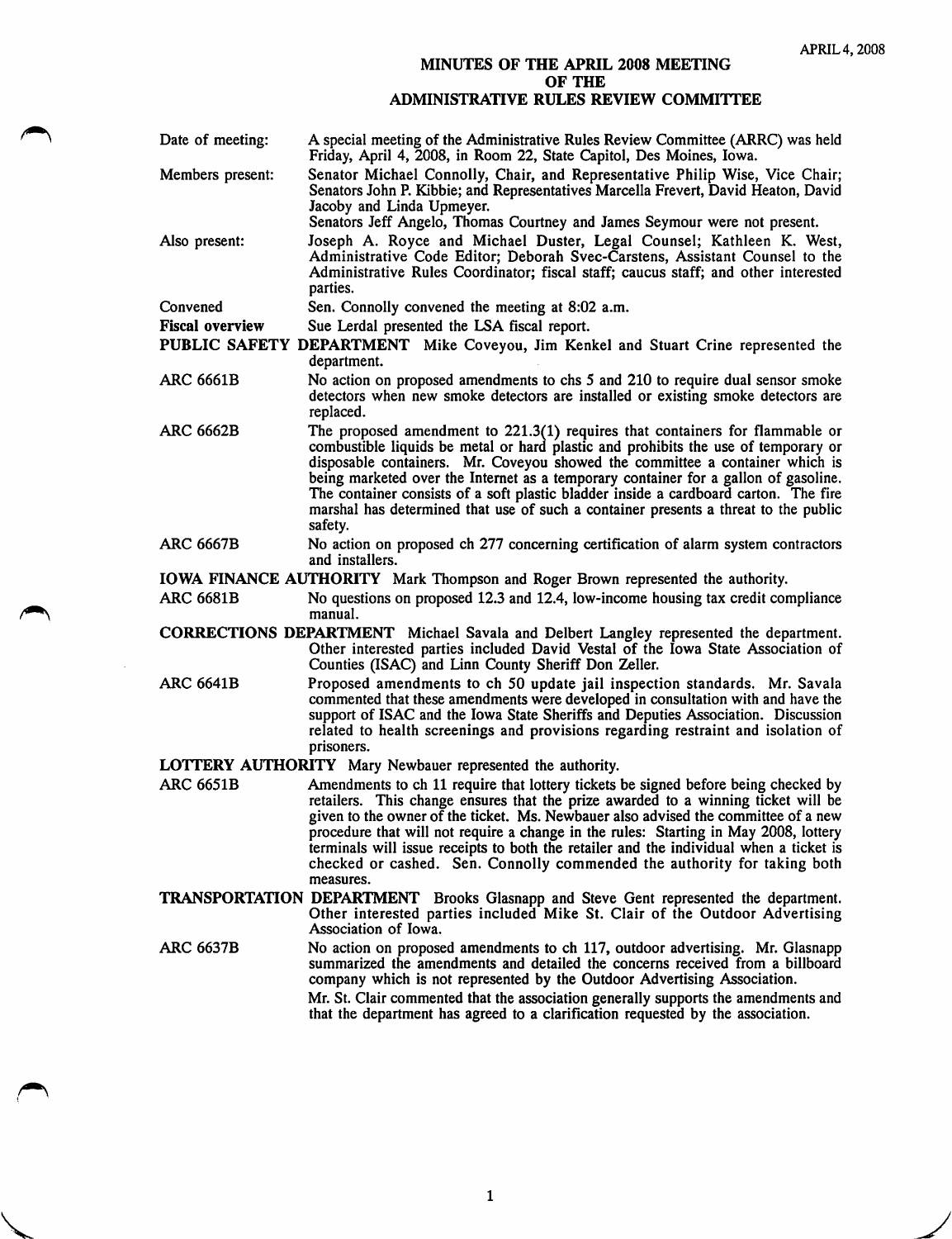| PHARMACY BOARD Terry Witkowski represented the board. Other interested parties included Mary<br>Ryan and Fred Brinkley of Medco, Michael Fuller of Walgreens, and Nicole Schultz<br>of the Iowa Pharmacy Association. |                                                                                                                                                                                                                                                                                                                                                                                                                                                                                                                                                                                                                                                                                                                                                                                                                                                                                 |  |
|-----------------------------------------------------------------------------------------------------------------------------------------------------------------------------------------------------------------------|---------------------------------------------------------------------------------------------------------------------------------------------------------------------------------------------------------------------------------------------------------------------------------------------------------------------------------------------------------------------------------------------------------------------------------------------------------------------------------------------------------------------------------------------------------------------------------------------------------------------------------------------------------------------------------------------------------------------------------------------------------------------------------------------------------------------------------------------------------------------------------|--|
| <b>ARC 6668B</b>                                                                                                                                                                                                      | Ch 3 regulates the practice of pharmacy technicians and requires national<br>certification of all pharmacy technicians by July 1, 2010. Ms. Witkowski reported<br>that, in response to the many comments received, the board intends to propose a<br>legislative change to create a new classification for support personnel and noted that<br>the board is not opposed to requests for a delay in the implementation of these rules.<br>Discussion related to the national shortage of pharmacists, expansion of pharmacists'<br>duties, and pharmacists' need for technical assistance. Ms. Witkowski advised the<br>committee that the certification process is rigorous and Iowa law does not provide<br>for grandfathering. Rep. Frevert commended the board's efforts. On behalf of the<br>Iowa Pharmacy Association, Ms. Schultz asked the committee to delay the rules. |  |
| Motion to delay                                                                                                                                                                                                       | Sen. Kibbie moved a 70-day delay.                                                                                                                                                                                                                                                                                                                                                                                                                                                                                                                                                                                                                                                                                                                                                                                                                                               |  |
| Motion carried                                                                                                                                                                                                        | There was unanimous support of the motion.                                                                                                                                                                                                                                                                                                                                                                                                                                                                                                                                                                                                                                                                                                                                                                                                                                      |  |
| <b>ARC 6665B</b>                                                                                                                                                                                                      | No questions on correction of cross references.                                                                                                                                                                                                                                                                                                                                                                                                                                                                                                                                                                                                                                                                                                                                                                                                                                 |  |
| <b>ARC 6666B</b>                                                                                                                                                                                                      | No questions on amendments to chs 7 and 23 concerning pharmacy practice in                                                                                                                                                                                                                                                                                                                                                                                                                                                                                                                                                                                                                                                                                                                                                                                                      |  |
| <b>ARC 6664B</b>                                                                                                                                                                                                      | hospitals and long-term care facilities.<br>No questions on the proposed amendment to ch 8 pertaining to temporary pharmacist                                                                                                                                                                                                                                                                                                                                                                                                                                                                                                                                                                                                                                                                                                                                                   |  |
|                                                                                                                                                                                                                       | in charge.                                                                                                                                                                                                                                                                                                                                                                                                                                                                                                                                                                                                                                                                                                                                                                                                                                                                      |  |
| <b>ARC 6670B</b>                                                                                                                                                                                                      | No questions on ch 9 concerning automated medication distribution systems and<br>telepharmacy services.                                                                                                                                                                                                                                                                                                                                                                                                                                                                                                                                                                                                                                                                                                                                                                         |  |
| <b>ARC 6671B</b>                                                                                                                                                                                                      | Amendments to ch 18 regulate centralized prescription filling and processing. Ms.<br>Ryan, Mr. Brinkley and Mr. Fuller expressed concern that the provision that requires<br>all pharmacists performing centralized pharmacy functions to maintain an active<br>Iowa license exceeds the statutory authority of the board to license out-of-state mail<br>service pharmacies and pharmacy benefit managers. Mr. Fuller noted that if data<br>review and DUR could be conducted at a remote site, the pharmacist on duty at a<br>given location would be more available to the patients at that location.                                                                                                                                                                                                                                                                        |  |
| Motion to delay                                                                                                                                                                                                       | Rep. Wise moved a 70-day delay.                                                                                                                                                                                                                                                                                                                                                                                                                                                                                                                                                                                                                                                                                                                                                                                                                                                 |  |
| Motion carried                                                                                                                                                                                                        | The motion received unanimous support.                                                                                                                                                                                                                                                                                                                                                                                                                                                                                                                                                                                                                                                                                                                                                                                                                                          |  |
|                                                                                                                                                                                                                       | PUBLIC HEALTH DEPARTMENT Barb Nervig represented the department.                                                                                                                                                                                                                                                                                                                                                                                                                                                                                                                                                                                                                                                                                                                                                                                                                |  |
| <b>ARC 6684B</b>                                                                                                                                                                                                      | No questions on proposed ch 82, office of multicultural health.                                                                                                                                                                                                                                                                                                                                                                                                                                                                                                                                                                                                                                                                                                                                                                                                                 |  |
| <b>ARC 6680B</b>                                                                                                                                                                                                      | No questions on proposed amendments to ch 131 concerning EMS education,<br>certification and training.                                                                                                                                                                                                                                                                                                                                                                                                                                                                                                                                                                                                                                                                                                                                                                          |  |
| <b>REVENUE DEPARTMENT</b> Jim McNulty and Dale Hyman represented the department.                                                                                                                                      |                                                                                                                                                                                                                                                                                                                                                                                                                                                                                                                                                                                                                                                                                                                                                                                                                                                                                 |  |
| <b>ARC 6683B</b>                                                                                                                                                                                                      | No questions on various amendments to update individual, corporation and franchise<br>tax rules.                                                                                                                                                                                                                                                                                                                                                                                                                                                                                                                                                                                                                                                                                                                                                                                |  |
| <b>ARC 6682B</b>                                                                                                                                                                                                      | Proposed amendments to chs 42 and 52 implement the ethanol promotion tax credit.<br>Mr. McNulty provided examples of the tax forms. Discussion related to the fiscal<br>impact of tax credits on the state.                                                                                                                                                                                                                                                                                                                                                                                                                                                                                                                                                                                                                                                                     |  |
| Special review                                                                                                                                                                                                        | No action following a general discussion regarding the valuation of agricultural<br>property.                                                                                                                                                                                                                                                                                                                                                                                                                                                                                                                                                                                                                                                                                                                                                                                   |  |
|                                                                                                                                                                                                                       | HUMAN SERVICES DEPARTMENT Nancy Freudenberg represented the department.                                                                                                                                                                                                                                                                                                                                                                                                                                                                                                                                                                                                                                                                                                                                                                                                         |  |
| <b>ARC 6627B</b>                                                                                                                                                                                                      | No questions on amendments to chs 75 and 76 concerning forms and procedures for<br>determining Medicaid eligibility and benefits.                                                                                                                                                                                                                                                                                                                                                                                                                                                                                                                                                                                                                                                                                                                                               |  |
| <b>ARC 6669B</b>                                                                                                                                                                                                      | No action on proposed amendments to ch 77 regarding incident reporting; restraints,<br>restrictions, and behavioral interventions; and personnel standards for providers of<br>medical and remedial care under Iowa's HCBS waiver programs.                                                                                                                                                                                                                                                                                                                                                                                                                                                                                                                                                                                                                                     |  |
| <b>ARC 6659B</b>                                                                                                                                                                                                      | No questions on proposed amendments to ch 78 regarding Medicaid coverage for<br>smoking cessation drugs.                                                                                                                                                                                                                                                                                                                                                                                                                                                                                                                                                                                                                                                                                                                                                                        |  |
| <b>ARC 6676B</b>                                                                                                                                                                                                      | No action on proposed amendments to chs 78 and 79 pertaining to medical and<br>remedial services.                                                                                                                                                                                                                                                                                                                                                                                                                                                                                                                                                                                                                                                                                                                                                                               |  |
| <b>ARC 6629B</b>                                                                                                                                                                                                      | No questions on proposed amendments to ch 79 concerning Medicaid reimbursement<br>methodology for outpatient hospital services.                                                                                                                                                                                                                                                                                                                                                                                                                                                                                                                                                                                                                                                                                                                                                 |  |
| <b>ARC 6650B</b>                                                                                                                                                                                                      | Amendments to ch 86 generated discussion about the circumstances under which<br>children of a state employee would be eligible to participate in the HAWK-I<br>program. Ms. Freudenberg suggested that Anita Smith provide the committee<br>examples to clarify this amendment. Rep. Jacoby asked the department to also<br>provide information about how many graduate students are accessing HAWK-I.                                                                                                                                                                                                                                                                                                                                                                                                                                                                          |  |
| <b>ARC 6677B</b>                                                                                                                                                                                                      | Proposed amendments to ch 170 affect the child care assistance program. Ms.<br>Freudenberg noted that these amendments would allow a night shift worker to access<br>child care so that the worker can sleep during the day.                                                                                                                                                                                                                                                                                                                                                                                                                                                                                                                                                                                                                                                    |  |